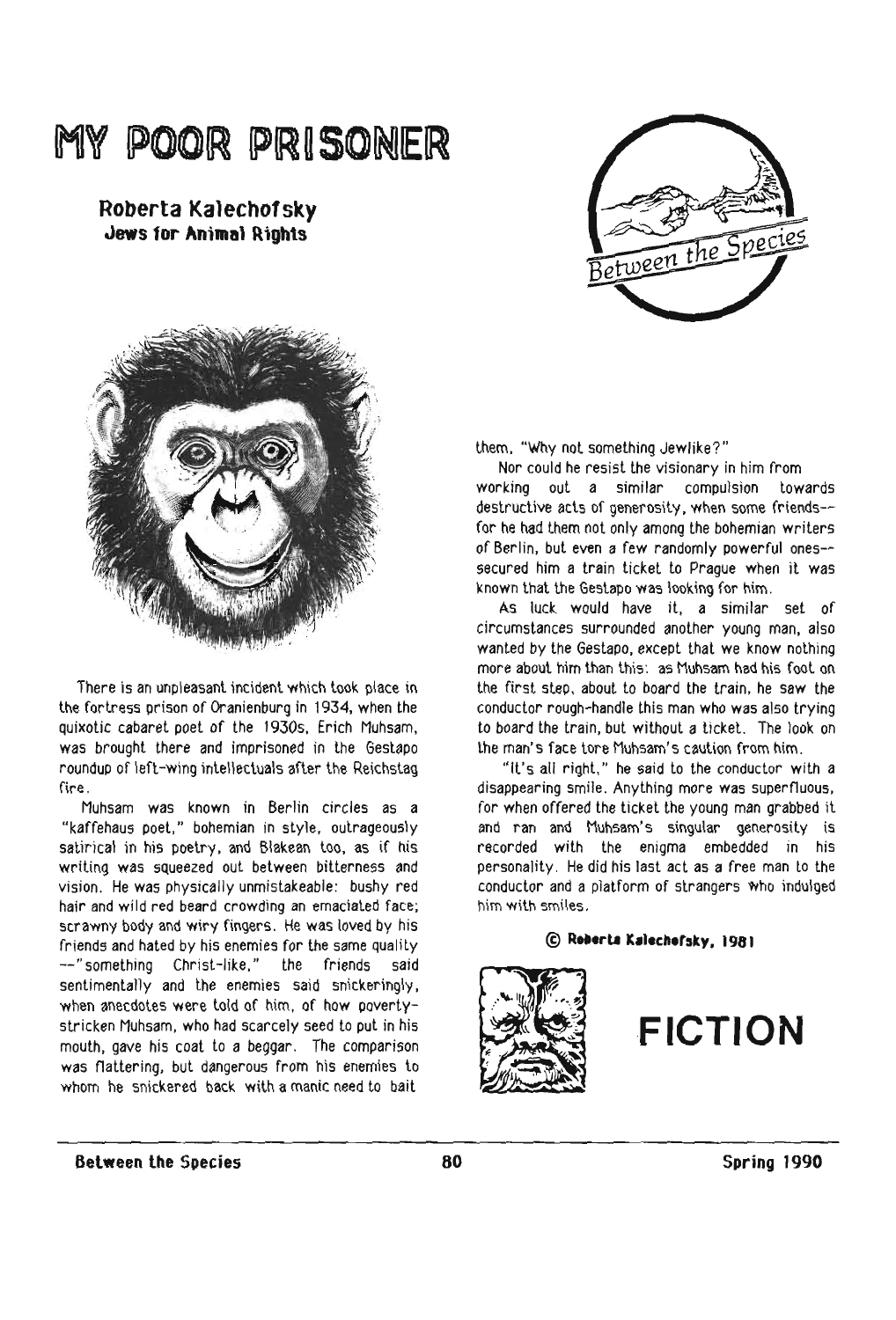"Quite all right," he said to them, for the young man had disappeared into the train, "please don't thank me. Think nothing of it. Well, hey! I've been in prison before. Put your conscience at rest. I can perform there as well as anywhere," and he blew them a kiss.

He was arrested the next morning. If the other young man had been imprisoned instead, if Muhsam had taken the train to Prague, if Jesus had not been crucified. the following thoughts about good and evil would not have been written, for aside from the fact that Muhsam felt an affinity between himself and Jesus, there are some events which suck the whole of an era into them. Beyond the heart-rending nature of the following episode--the torture of an animal to get at the poet (the sole aim of his jailers was to drive him to suicide)--there is the fact of its parallel in the days of Nebuchadnezzar, and this difference in the two cultures: that when the lion refused to do the guards' bidding and attack Daniel, they did not revenge themselves upon the animal by torturing it, but took it as a sign from God and let the Hebrew go.

Night after night. morning after morning, they tortured the chimpanzee and brought Muhsam to look at her and whispered in his ear: "Why don't you kill yourself and save this poor animal her agony?"

The chimpanzee lay shrivelled in a corner. Much of her fur had been torn from her. Keeping her conscious, they had carefully mutilated her teats. Her skin was raw with cigarette burns. She lay stunned, semi-conscious now, roaming on the border of her pain.

Spared from an experiment, they had brought her to Muhsam's cell at the Commandant's suggestion that she could be goaded into attacking him (they were determined not to do their own killing), but the animal had sat down next to him, put her arms around his neck and smacked him a kiss on his cheek.

Surprised and delighted, Muhsam slipped into his cabaret manner. "Well, old girl," he said, "somebody's giving you lessons in loving. What a couple we would make on the ballroom floor. Millie and me." What her name was, or if she had a name, we do not know. Muhsam called her Millie for its comic effect, teasing her animal nature, as human names applied to animals do, as if to explore the boundary between us and them.

He wrote his wife, Zensl, about the incident: "It

was the kiss of death, for they have taken the animal and torture her for this. They want to drive me insane with her cries. No," he wrote, "they don't care whether I'm sane or not, they only want me to kill myself. What can I do? What should I do?" He crossed out the last line out of sympathy for Zensl, even though he was only writing the letter in his head.

They dragged him back to his cell with truncheons under his armpits. The other prisoners watched him with the intensity of a shared destiny. His footstep-  $-a$  shuffle in untied shoes, for his finger's had been broken and he could not knot his laces--was known. and why he was taken and where he went, for even prison life. and especially prison life, consumes itself in the social need for gossip; except for the gypsy who kept himself apart with a wry confusion bred from his distrust of the "others." the ones who represented Europe, who "own it," as gypsies say among themselves. They had left him his clothes, his baggy pants and jacket, a striped shirt and Stetson hat, and the medallion he wore around his neck.

A priest--a Cardinal--he was stripped of his robes--kept his eyes on the Bible he held in his hands --a ploy--for his eyes fluttered knowledgeably as Muhsam went by. Practiced in discretion, he had less difficulty adjusting than Muhsam did, who succumbed to expressions of his old style buffoonery, a lifetime habit of escaping the self, or intensifying it by raising the pitch of rebuttal Lo folly; or Wyzanski, the young Polish communist, who still possessed vitality in spite of his beatings, and a self-protective self-righteousness which transformed his pain into argument. Anti-clerical. he was suspicious of the Cardinal's presence in the prison. It represented a mockery to him, a tour-deforce. "The Pope will get him out," he said on several occasions.

The Cardinal had at first been confined to a private room, on the recommendation of the Commandant, who respected his office and gave him a comfortable chamber, with a library, with a Louis Quatorze desk in it with the original inkstand on it, velvet drapes and a seventeenth-century pianoforte, befitting one whose status had been created by fiat in the tenth century for members of the Roman aristocracy who had no place in the new Christian world. The Commandant regarded it as a privilege of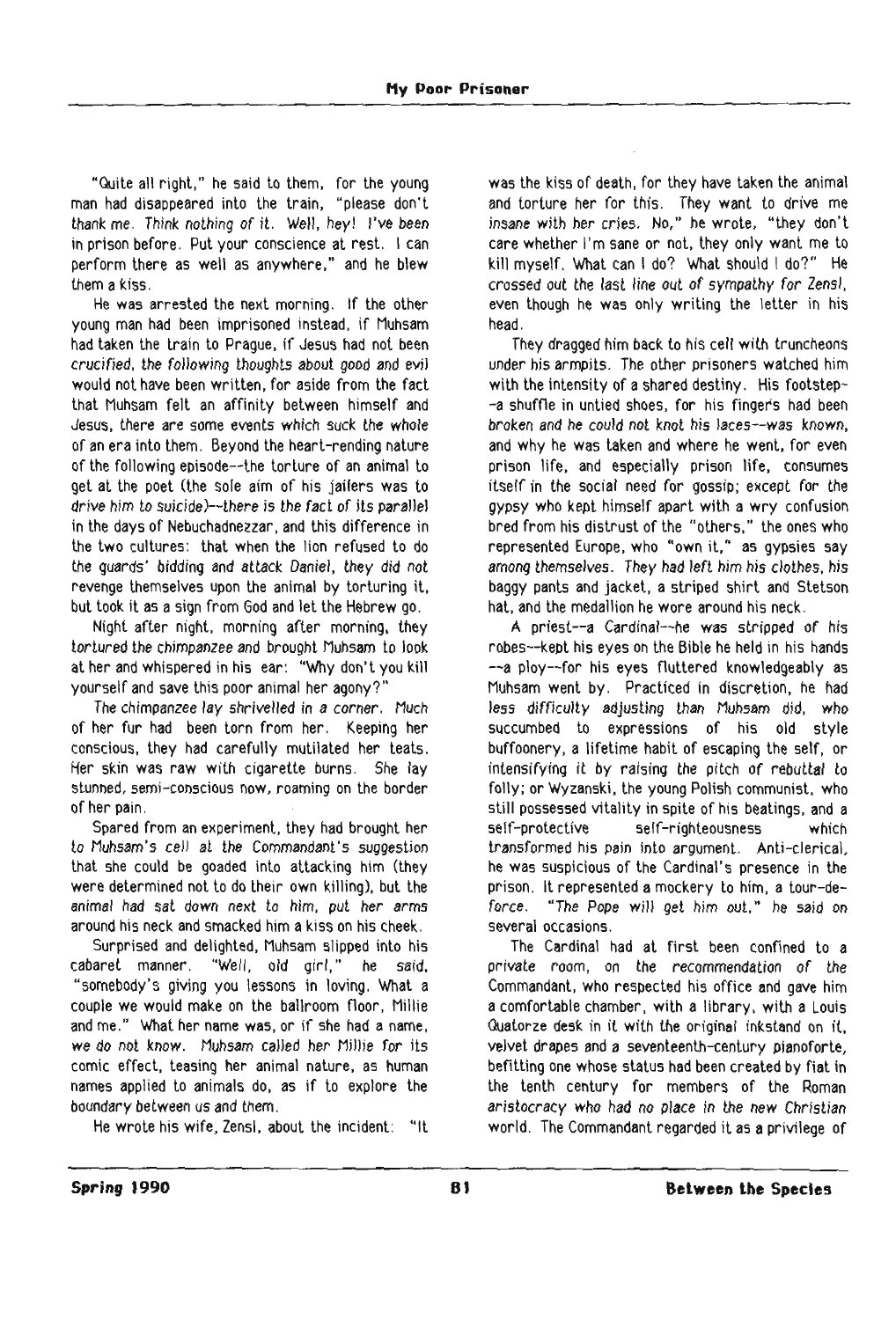the ruling classes to create classes. the morphology and the taxonomy of history,

Here the Cardinal had spent two years. deprived of lillie except his liberty (which did not surprise Wyzanski). He had a good bed to sleep on, satisfying food, wine with his meals. even visitors. (Like Muhsam, he had his allies.) Still. he wrote constantly to the Pope, not only regarding his imprisonment. which he took to be fundamental to the issues of the day, but regarding the issues. ("Surely, you are mistaken in thinking the fight against Bolshevism to be our primary struggle, You cannot engage in arguments about lesser and greater evils as other governments do,") In spite of his outspokenness against the German bishops who sympathized with Hitler. his imprisonment remained a token imprisonment. he conceded. but the whole world knew of it, and as such it had the symbolic force of the tacit acceptance of the Vatican in the face of an opposition it would not--or could not--(jn the end these differences are indistinguishable) contend with.

'" should like to know." he wrote the Papal secretary. "If you have some suggestion--practical or olherwise--in which civilized people can contend with the barbarities that are now abroad. I do not speak for myself. I am treated civilly (he wanted to write. "except for the interminable conversations I am forced to hold with the Commandant who finds my company 'enlightening'--his term, not mine") but resisted any expressions that could give rise to interpretations of personal vexation.

"Believe us." the Papal office responded. "when we say that we have your good permanently in our hearts and that your welfare is ever present to our souls."

If nothing further was said or done. it was felt that his imprisonment should be kept in perspective: he was not in morbid danger. he was not even in much discomfort.

The Cardinal did not see the matter in this way. A growing disillusionment with silence as a strategy --the sense that it formed his essential prison- made him write constantly, He filled boxes of "reflections" and wondered if they would ever be read. or if read would make a difference. The continual scratching of his pen. hour after hour, struck his ear morbidly, and he would raise his head for breath, look around at the rococco ceiling above. angels in adoration like misplaced cupids. and write more furiously. He kept up such a fury of letters- which finally found their way to the newspapers-the Papal office sent a delegate to inquire after his condition,

"My condition!" he said, vexed. waving his hands over his rooms to the Papal delegate. "Do you mean my condition or the condition of my rooms'? My rooms. as you see. are in excellent condition." and he waved his hand again over the velvet draperies and gold panellings. "Perhaps you'd like some wine and a canape. I'll ring for the guard to bring some." His tone was not pleasant, but the delegate sat down on a tapestried chair and said. "A cup of wine would be grand. thank you. As for the other matter, surely you see he is not at liberty to make a public statement. "

The Cardinal's mood did not fit his; he exploded with anger, "He makes many public statements on other issues."

"Well. then, he cannot make them on aIL" The delegate dropped his chin and regarded his wine. "No one person can address himself to every issue. For some issues. silence, as the English say, is the better part of valor."

The Cardinal squinted his eyes, which gave him both an inquiring and a menacing expression. "Yes, and what then of the English'?"

"You know the strength of the enemy. What are we to do'? England will have to fight alone which. after all. is neither here nor there with respect to us,"

The Cardinal threw his hands up. "Are there no Christians in England'?"

"We must certainly hope so,"

The Cardinal could not restrain his exasperation any longer--two years of lelter writing--but his exasperation was also neither here nor there, an irrelevancy. as they both knew, in the historical process to which the Church itself was now tied with less choice than either cared to calculate,

"Tell the Holy Father that for some of us his silences speak louder than his pronouncements,"

"That may be," the delegate said, putting his cup of wine. on the desk with an air of delicate conclusion, "but between the two, speech and silence, nothing is more discreet than silence." and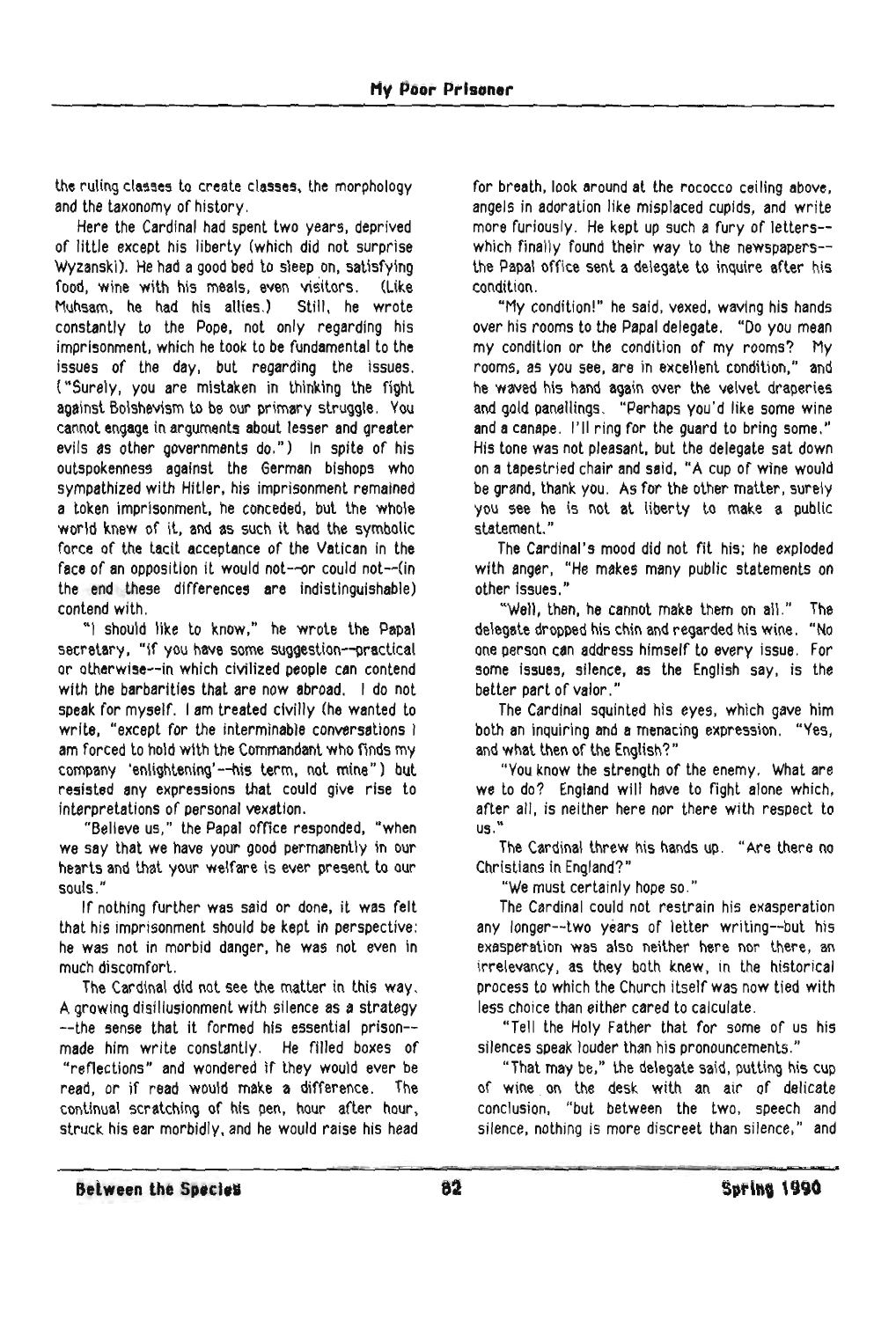he left. "I regret," he soon wrote the Cardinal, "that the Holy Father has no practical suggestions to make at this time. concerning those issues which you so feelingly raise and which we ourselves acknowledge with our full hearts. Be assured that the conflicts of Europe are foremost in our thoughts and that we do always plead for pity, mercy, compassion, and that the nations will be enlightened in their duties towards one another. We pray for brotherly love and faith abundant among all the nations. but of those practical suggestions of which you spoke. we are not at liberty to regard them. but be assured of our love and our faith and our continual prayers for your welfare."

The Commandant knocked on the door. and entered before the Cardinal said, "Come in." "I am sorry it is a disappointment to you." he said, referring to the letter. It did not surprise the Cardinal that he knew its contents, by guesswork or otherwise. "A matter of time." he murmured in response, preferring loyalty under the circumstances.

"Of course, what else?" the Commandant said. eyeing the letter left open on the desk. "But I trust it brought you some comfort. at least. If it says Jess than you hoped for, perhaps it was never meant to fulfill expectations." He sighed, in a fully civil way, as one performing an act of condolences. "You know I used to sing in a church choir," he said, as if to extenuate his expression of understanding, and he sat down at the pianoforte and began to play some Bach, "Jesu, Joy of Man's Desiring," so well that even the Cardinal, after a while and against his better judgment ( "After all." the Commandant once said to him. "you aggrandized so much of the land of Europe in your appetite for spirit you made the rise of the secular nations a necessity in Europe's struggle against religious tyranny."), was impressed. Noticing the effect he made, the Commandant continued, "I haven't forgotten my training." and he bent over the pianoforte with his ear. appraising the notes as if they were jewels. He admired the Cardinal, and it pleased him to play for him, but when he made his mind up to it, he could resist flattery, though he was haunted by a desire for it. and his chief source of gratification was in the company he kept, even in the company of his prisoners. He was addicted--he described himself this way--to good conversation. "enlightening

conversation." of which he was deprived for the most part, under these circumstances, except for Muhsam. who was loquacious--but unfortunately an anarchist and a socialist and a Jew; while the Cardinal at least was none of these. least of all what the Commandant disliked more than another--an upstart. What the Cardinal's personal background was--he was the son of a bankclerk--was beside the point: he belonged to the class of Cardinals and existed within the rhythm and pattern of Europe while the cult of individualism--anarchism. socialism. bohemianism. "modern" Jewry, Muhsam--were hurling stones against it. If only for reasons of snobbery. the Commandant's sympathies were with lineage and form.

But his respect for the Cardinal's office was alloyed with triumph: the "true" mark of respect. He closed the cover to the pianoforte precipitously. looking at his wristwatch to remind himself of an appointment, and said. "Really! Art is a whore. You know as well as 1 do anyone can play Bach if he has had enough training."

"What an enemy of our own making." the Cardinal thought after he left. ("Yes." he wrote. "you inquire after my condition, and how can I convey to you that what you call my condition is not anything you can see with your eyes.") He sat at his desk and looked out through the French doors into the garden and the grounds surrounding the fortress. where he often watched the Commandant do his morning exercises amid a flutter of peacocks and wild turkeys.

The land was level for several acres, covered with moss and grass and pathways trailing vines, orchids. phlox, until it fell down a slope where the villagers let their sheep run and the unsuspecting townspeople lived in a concentric circle of houses surrounding their more modest church. The fortress grounds were open to them on holidays and they came in family groups not. of course. suspecting the prisons that lay beneath the solid buildings, and if they saw the Cardinal standing in the French doors. why would they suspect that he was held prisoner here? The Commandant depended upon his never saying so.

It was this idea, long recognized and now ripened with apprehension. that made the Cardinal change his course of action the next morning.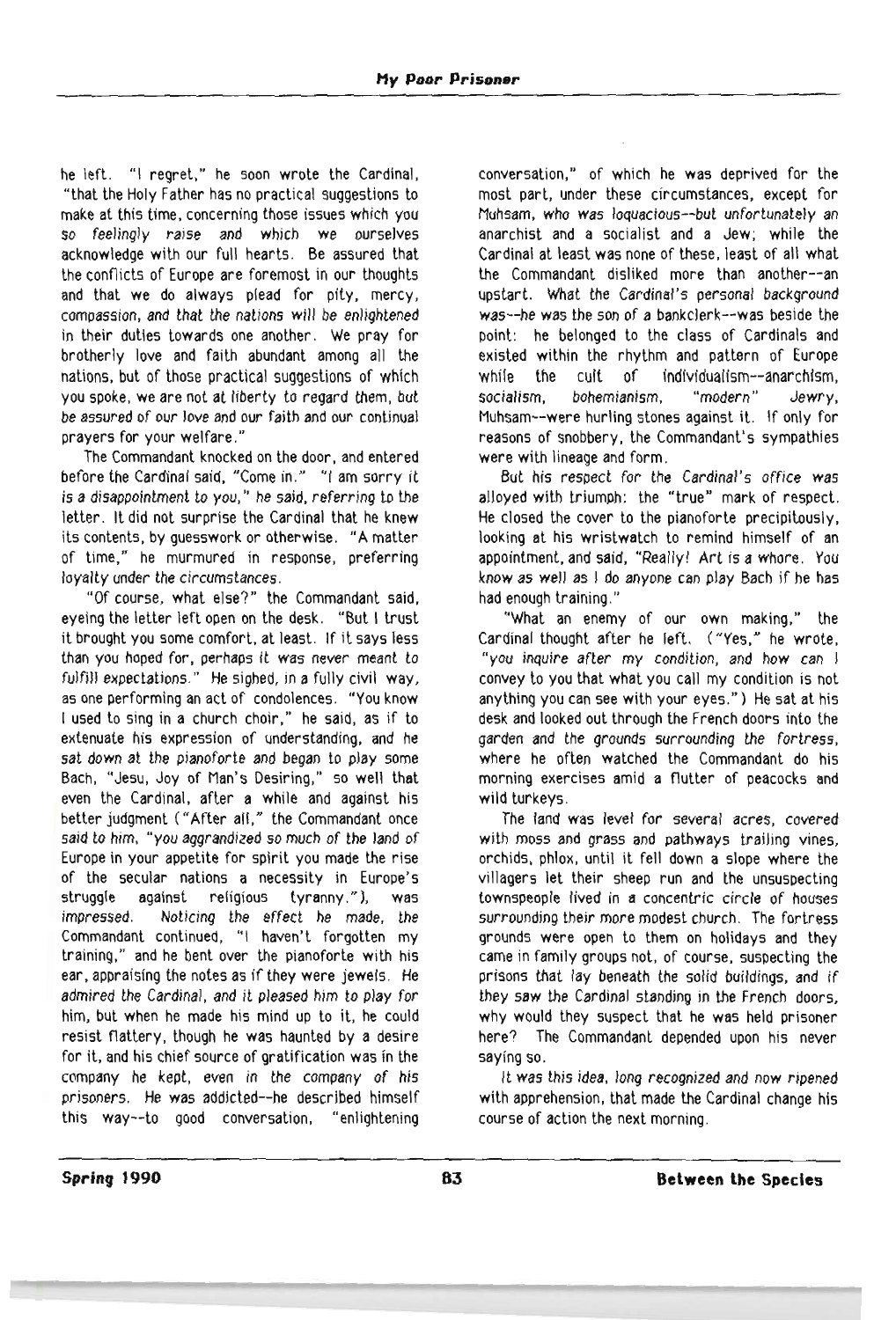The Commandant came out as usual to take his four-mile jog around the grounds. His servant emerged too, carrying a towel and cologne. Watching him do his exercises, the Cardinal experienced a sequence of insights. begun the night before, which made him pace his room, made him unfit to go on staying there. The Commandant passed his view every four minutes. his body inclined so right as he rounded the trail. the turkeys and peacocks scattering to the side of him. It was the ripeness of this manner, sustained only by its form, needing only to appear upon the scene in one uniform or another, in this setting or a similar one, that was oppressive- -the affinities between them--their parallel lines traversing the greenswards of Europe--the beauty of the place--the gardens of camellias--the pools of delight--the mists of morning caught in the weeping willows--was painful to behold--the beloved beauty of the place--the walks--the fountains streaming silver in the sunlight--so valued even by the townspeople who enjoyed it only on special occasions. Who had built this place? What cruel, seducing. lascivious architect had dreamed this prison? "Why should I blame him anymore than myself?" he thought, pacing the floor. "What, after all, is the difference if, in the end, one belongs to a collection of things, becomes a jewel in this setting or another?"

Still. he shrank from doing anything which might seem histrionic, out of character--he hated flamboyance but, how else, under the circumstances, act? There was so little room for manewers. He could think of little else to do, though it was not his nature to do it: he removed his robes and folded them on the desk, feeling cheapened by the act it took to become holy. He called the guard in and saw at once the effect his appearance had. Speechless, the guard turned on his heels and ran to tell the Commandant, even interrupting his exercises.

The Cardinal watched them through his window. The Commandant's eyes fluttered in his direction, a heavy-lidded but piercing glance. Of course, he couldn't see through the glass--the sun was reflecting in it. But the Cardinal could see him hesitate, think, with the very muscles of his face, Query himself whether this was one of those times to interrupt his exercises. Apparently. yes. The Commandant put his jacket back on--but not with his customary air of having brought the morning to an agreeable finish. The Cardinal had a twinge, a half regretful, grim pang of victory. It fortified him just enough to withstand the look of repulsion the Commandant gave him when he arrived in his room and looked at him in his underclothes, turned on his heels and said to the guards, "Take him where he wants to go."

Having inched his mind so far forward to experience this new-found level of unholiness in his doubts, of longing to go back on his own actions, against which he had to summon his resolve not to betray himself, the Cardinal shouted after him. "I am entitled to a prison of my own choice."

The Commandant came on occasion to visit him there, quite obviously to gauge the effects of the new surroundings on the Cardinal. "It doesn't matter," he once said to him, "even if you become a martyr or a saint, it will not matter or change one thing. Everything is too far gone. You know that yourself."

But the Cardinal proved to be as tenacious as the Commandant, and theirs became a battle of wills fought on an invisible principle. "You are probably right," he said, "but even facts change sometimes." Months of this kind of imprisonment had made his face sallow and fleshless, like a deathmask revealing the salient features. Within the confines of his new cell, he performed mass every day and the gypsy and Wyzanski joined him, making symbolic signals across their cells from which past movements had been stripped to the elemental communion, after which the gypsy slid back into his hostility and suspicion of things European, and Wyzanski took up his anticlerical stand. "The Pope will get him out," he said. contemptuous of the Cardinal's prison-life. this not-believable trespass into the political domain.

Besides them, there were some others, all political prisoners of various shades: a MiHenarist by the name of Vilhelm, who was equally as tenacious as the communist and the Cardinal. He belonged to a sect without church. without organization, "without hierarchy," he said, lifting his sparsely-bearded chin in the direction of the Cardinal, "only with Jesus"; and with a set of tenets which apparently had sustained them for centuries. confirmed in the Second Coming. enduring a spiritual hunger for it which made everything else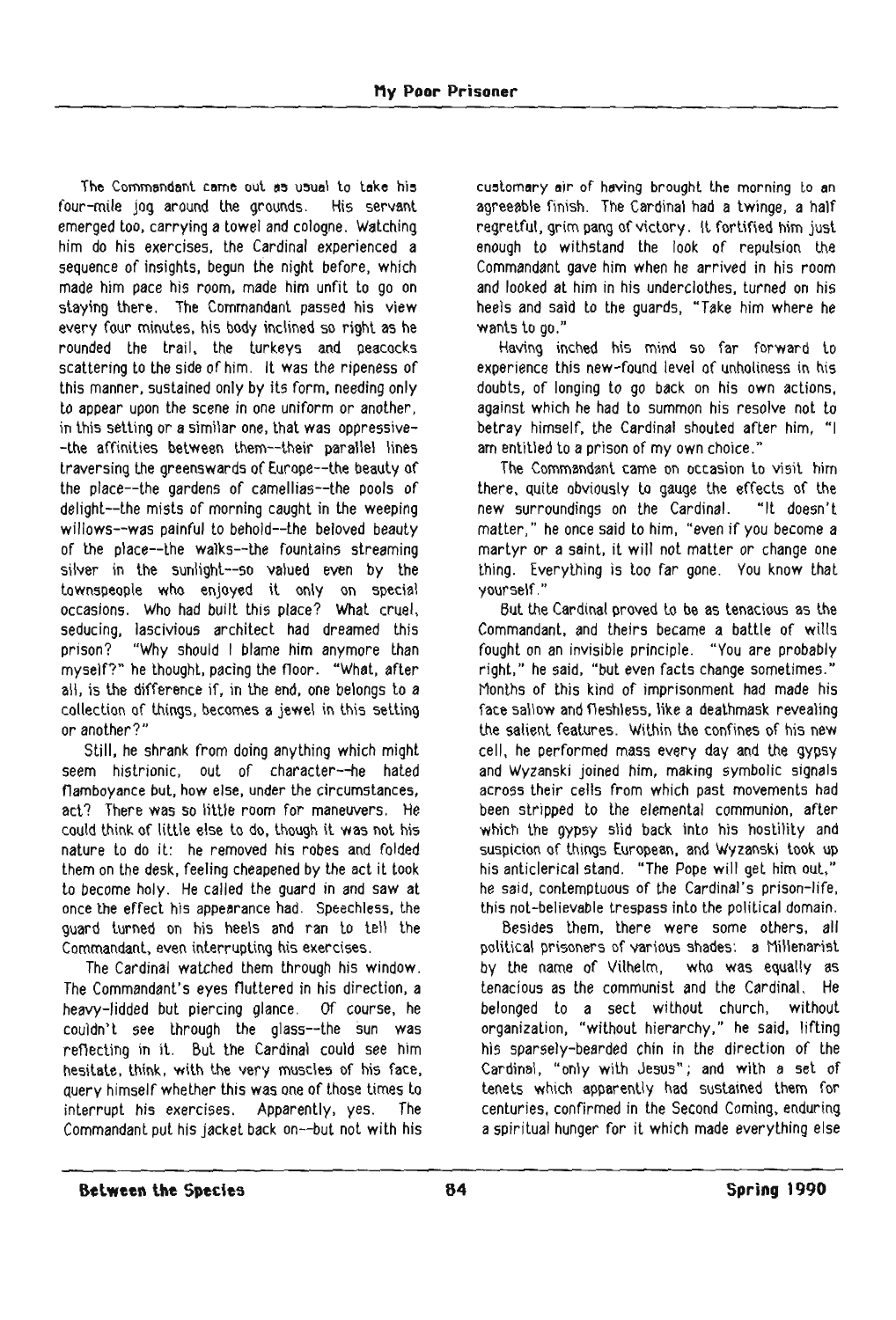in life dull for them. They lived like the gypsies, disdainful of the schools, the governments, the museums, the institutions, that had been erected on "God's land," which ought not to have anything on it but animal, plant and vegetable life and the minimum constructions for shelter. As if shot out of history, certainly out of its contemporary terms--progress, technology, realpolitik, diplomacy, negotiations- every morning he wrote on the back wall of his cell, "Jesus Saves," and placed his Bible in his lap. Every morning the guards beat him for it and erased it. Sometimes, a guard hesitated before the writing with a superstitious dread. Vilhelm, quick to note this and dreading nothing himself, pounced on the man with an onslaught of evangelism surprising in its imprisoned energy, inspiring panic in the guard that something had been found out in him, something that ought not to have been found out, like plague or disease, had been found out; and he increased Vilhelm's punishment.

Wyzanski, intrigued by Vilhelm, argued on his behalf that he "represented the original intentions of communism." "He is always looking for its religious justification," Muhsam wrote Zensl, and answered him with the touch of hilarity he always felt in the presence of nonsense: "Wyzanski, you should know better. Communism is about workers and workers are about buildings and construction, history in a word, the state, etc. Remember Hegel said, there is no history without the state. Vilhelm's against all that. What he wants is subsistence. Marx never wanted subsistence for the worker. In Vilhelm's state, everybody shares nothing except the spiritual kingdom. In Marx's state, everybody shares everything, and he couldn't care less about the spiritual kingdom. Do you think Jesus could come afler Marx?" ( "A good piece of nonsense from an intelligent person brings you back to life," he wrote Zens!. "Outside of a cabaret in Berlin, I have the best companions here. The Cardinal is a first-rate fellow and not an antisemite. The communist says he's not an antisemite, but he is. He thinks because he is anticlerical he is not antisemitic and that his religion saves him from going to hell. He thinks he has the best of both worlds. Ha! Ha! Ha! If only I had a cigarette for the proper effect of that laugh--a little smoke rising from the lips gives a man a very clever look.")

"Then what is he imprisoned for?" Wyzanski laughed with his characteristic note of contemptuous challenge.

Vilhelm did not undertake to answer for himself. He revealed nothing except the scheme of his faith, not because he was secretive, but because he had nothing else to reveal. There was no progression to his ideas and he had nothing to embroider. Many found him monotonous and taciturn, as certainly the Commandant did. Some regarded him as a "throwback" --to what they did not say. But most confronted him with disbelief and left him alone, though he said, but meant what he said, what they heard most of their lives in other contexts. Vilhelm's problem was that he never meant anything else.

Muhsam whetted Wyzanski's appetite for combat- -it was the Jewish socialist in him that did it. "I'm not a communist," Muhsam said, determined to keep up the differences between himself and Wyzanski, even after a year of imprisonment together for "what's the difference?," as Wyzanski hoarsely laughed at him across the corridor space of their cells.

"You'll find out," Muhsam hoarsely whispered back.

"What did they arrest you for?" Wyzanski continued to laugh challengingly. "hey, tell me that, for being a socialist or a communist?"

They had so much common--even Muhsam confessed it--but rubbed each other the wrong way. "Pity," Muhsam said, "you don't know the difference. What's that got to do with anything? They can imprison me. but I still make the distinctions between good and evil. Anyway, I'm here on aboiut twelve different charges. Think of that! Pacifism, antimilitarism, socialism, anarchism, bohemianism. Jewism, and even for writing poetry about Jesus." He counted the charges off on his fingers with theatrical aplomb.

"I don't blame them for arresting you for that," Wyzanski said. "What does Jesus have to do with you, hey?"

Muhsam lay down on his cot and regarded Wyzanski with overt irony. "Why not?" he said. "A fellow Jew caught in the loom of history. What's Jesus to you?"

Wyzanski's answer shot out of him as if he had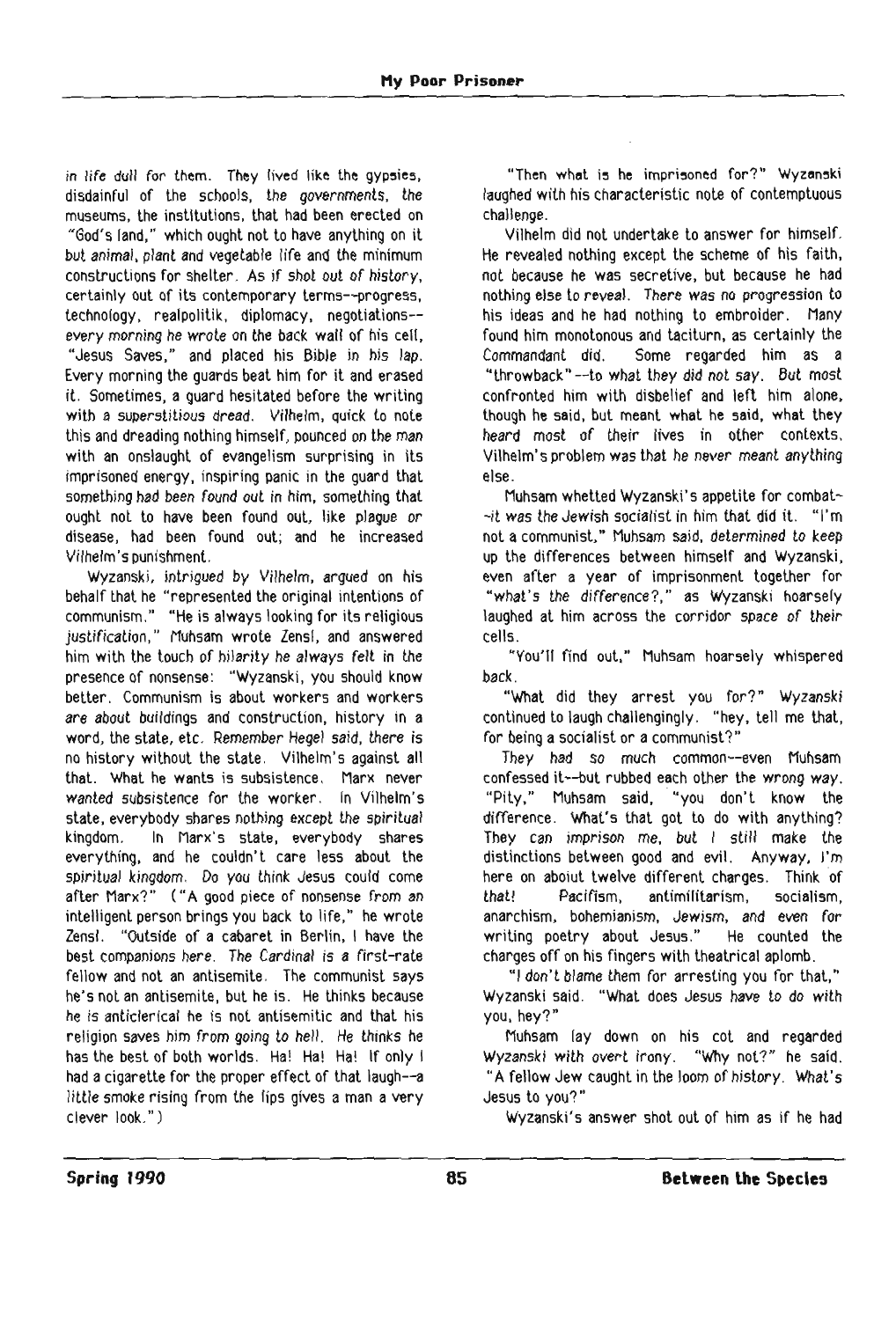been waiting for someone to ask him that. "A fellow communist like me."

Muhsam whistled and laughed. ("Really, Zensl, a man could do worse than go to his execution with these, ha, ha, ha.") He did not write his laughter out --how could he?--and he erased the line altogether, on second thought (Zensl would not be prepared for it), but he wrote her about his cellmates, "his boon companions in destiny," for her sake he composed a scenario on his "prison cabaret," for her entertainment--and wrote it out in his old style, seizing the energy of it, the electric communion between entertainer and audience that had been a magnetic field between them, so powerful an attraction they had for each other, entertainer and audience, no other audience like them, poets, intelligentsia, members of the Dada movement, bohemians in the Grun Deutschland movement, "Die Konnenden," political cranks all, "the Coming Ones," as they called themselves, bound for the future together. Even the ones who came to heckle him proved the power of his style--Iegs astride a chair--standing in a pool of Iight--cigarette in mouth--body cheapened with poverty and poor living--too many prisons--not enough food--words biting holes in the air as decisive as gems--valuable.

"Berlin! Ha! Berlin has everything but human nature. "

"Now, Paris, there's a city. Paris lives, Berlin functions."

"Bismarxism! Exactly, I said, the worst of both worlds."

They arrested me for this.

"Come," Wyzanski said, "they arrested you for being Jewish."

"Oh, of course, that, as if that's all I was." "Your name?"

"Muhsam. You know my name. Muhsam. Means arduous in German."

He was always pleased by this fact. "Makes too much of it," Else Lasker-Schuler said. "He will wind up in front of a firing squad or hanging from a tree," and nicknamed him "wilde Jude," because of his red beard and his poetry, but mainly because of his politics. "Look out for yourself, Muhsam," she warned him, sitting in their cabaret, done up in her gaudy, freaky poverty, a feather in her hair "to symbolize hope." Good friend, she had come to his

rescue before, when he had been imprisoned with Toller and Landauer and Levine, with protest letters and petitions. "Good friend and fellow poet," she warned him. "Now you are free, Muhsam, stay away from politics. What has a poet to do with politics? Stay away, Muhsam. Stop writing satires and write your visions now. A poet can sooner create a world than create a state."

"They're the same," he said, and wrote his essay, "Die Befreiung der Gesellschaft Stat." I never knew how to separate them--the earthly Jerusalem and the heavenly Jerusalem--the world- humanity--God--where politics left off and religion began. That's how I see Jesus."

"Whatever else Jesus and Marx have in common," the Cardinal said to Wyzanski, "one believed in God the Father and the other did not, make what you will of the difference."

Muhsam sank his head back on his pillow. "What is the difference now? Calvary is all around us- there is so much political retrogression--I think worse than at any other time. The whole world is now Golgotha. Yes, Muhsam means arduous in German. What's history without passion? I took my name for a symbol."

"German?" they asked me.

"Yes, sir, a thousand years."

"Born?"

"Of course, how else? like Venus on a cloud?"

My father should live so long.

"His occupation?"

- "Pharmacist. "
- "Put down Jew."
- "Right. "
- "Religion?"

"That doesn't concern you."

"Write Jewish," they said.

"Right, be a Jew at home and a German abroad."

My father should live so long.

He wrote it out satirically, the whole of it, the history of his generation--Der Konnenden--stuffed into cabarets and cells--the anarchists, the socialists, the barefoot soldiers (the others, the practitioners of realpolitick , knew what it was all about--how to fight the enemy--how to prepare for war--how to prepare for peace--how to negotiate terms--they knew) or, if you prefer, he wrote it out in the new style of prophecy--eerily, in which he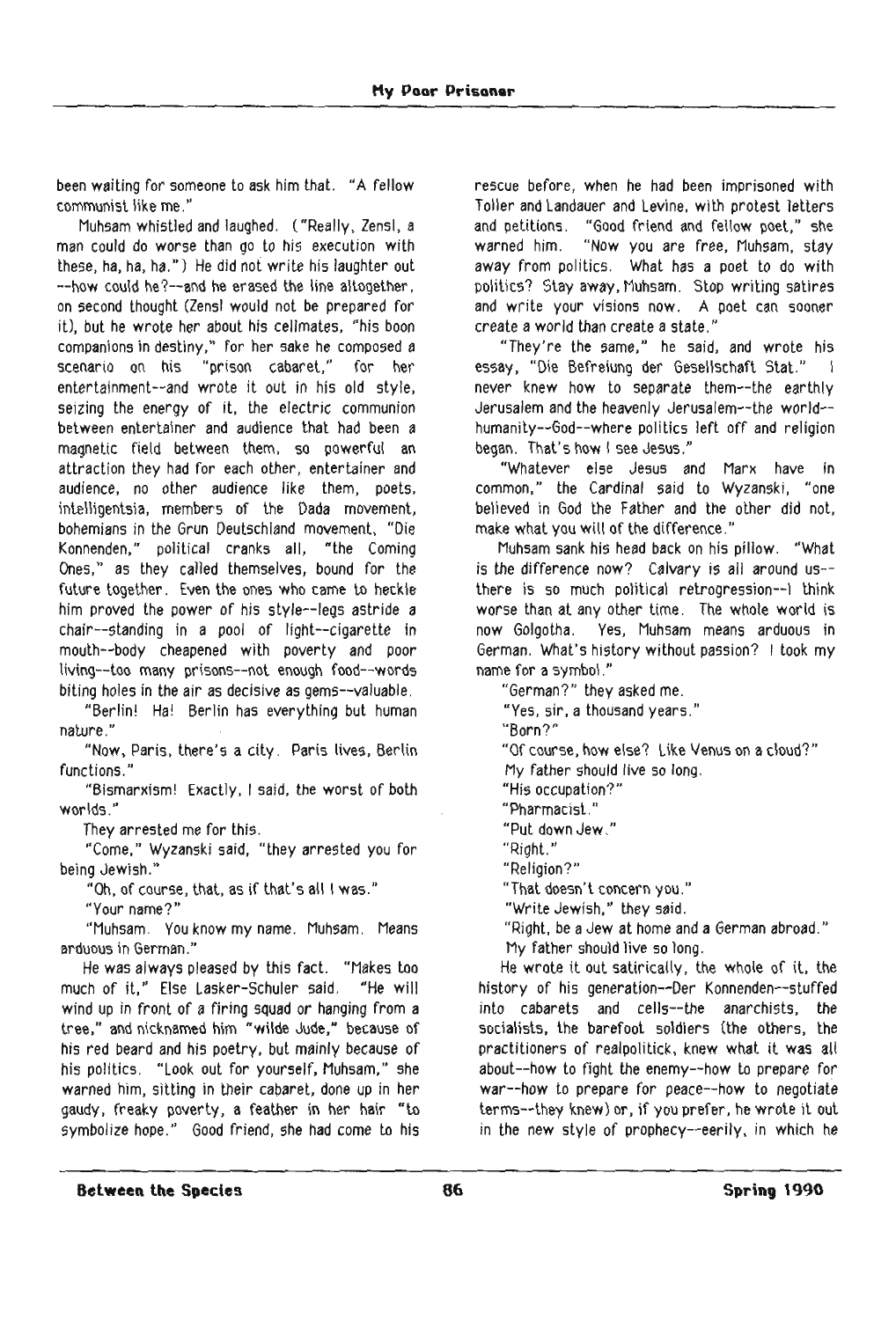foretold how his civilization would be carried to its death in a modern invention of its own making:

Onward, onward without rest to the north, east, south, west! Seek, soul seek! . . . . See your life flash by in pain From the window of a midnight train. Shriek, soul shriek!

And foretold the style of his death:

An aging corpse Hangs from a telegraph pole. His dangling legs reached out--to-- Oh! can it catch them, for pity's sake-- The outspread branches of an oak tree

( "Thank God for the innocent things of nature," he wrote Zensl. "Will they ever vindicate us--or trust us again?") The vision scared him into wilder satire. "Yes, arduous, that is my name, also called wilde Jude by my closer friends, Don Quijote, and romantic anarchist, antimilitarist pacifist (arrested as a conscientious objector the first time), feminist and yes, vegetarian, "a political crank" some said- you know who--those who know the world better than he did, the realpolitikniks ("Now, I ask you, Zensl, what is the difference and how could it be otherwise?") "We bohemians," he wrote for the newspapers fond of articles about that type of life, "play with the accidents of time the better to approach eternity."

What did they understand--his audience? His performances were combats in which he struggled with forces--Europe--history--antisemitism. ("They forgive the Jewish communist and the Jewish socialist nothing," Kafka wrote gently and incisively" ):

"What is your religion?" the Commandant asked. "Humanity."

"Put down Jew, non-professing. "

"Right you are."

He struggled with the New Germany--the poor- mankind. For laughter.

" ... Ein Jude zog aus Nasareth Die Arman glucklich zu machen

Applause! Applause! Applause for this man with the wild beard who lives on cigarette smoke. Yes! Thank you very much. Pass the hat around. Enough for a meal tonight. Jerusalem who stoneth her prophets! And Berlin and Paris. Now, what do you think, mein herr Berliner? Who has driven out more prophets, Jerusalem or you? But for you it will not matter--you will never miss them.

("Now, Zensela, I tell you, my companion, the communist from Poland, wears a crucifix around his neck and when I said to him once, 'I'm surprised you wear that,' it touched him wrong, as if he thought I was deriding the strength of his communist faith. 'What can a Jew understand,' he answered back at once--hoopla! flavoring his idealism with a little contempt--the parsley in the soup.

'Of course,' I whispered through the bars, 'Quite right. Of course! The gulf is very deep, very deep, but not so deep here,' and I pushed some of my poetry through the bars at him. You know the ones. About the Eucharist. 'Here the gulf narrows,' I said to him. 'After all, all prisoners have something in common. I too think of Jesus as my kindred spirit.' And what do you think he did when I said this? He roared at me like a Polish communist imitating a German bulldog, 'Judenschwein!'

'Look out,' I said, 'I'm glad you wear the crucifix, but be careful they don't choke you with it. From me you have nothing to fear. It concentrates my absorption into history. But be careful about the others. Do you know what is the most difficult thing in history?--who knows--maybe it's the original historical problem--to know who your enemy is--for the enemy will not identify himself--he does not come out and say, hey, I am the enemy, and takes his bow on the stage.'

'Shut up, Muhsam,' 50meone shouted at me. Foolishly, I thought it was one of the other prisoners and ran off at the mouth. Zensl, my love, no one put up with me as you did. But it was a guard and he came and took my pencil and paper away. Yes, he took my pencil and paper away, but I write this with my mind to you. Zensi, be well. Know that whatever you hear of me, it will not be true. For your sake, for the sake of our love, for the sake of the Jew in me, know that I will never take my own life. Do not believe it, if you hear it.")

The prisoners' eyes followed him as the guards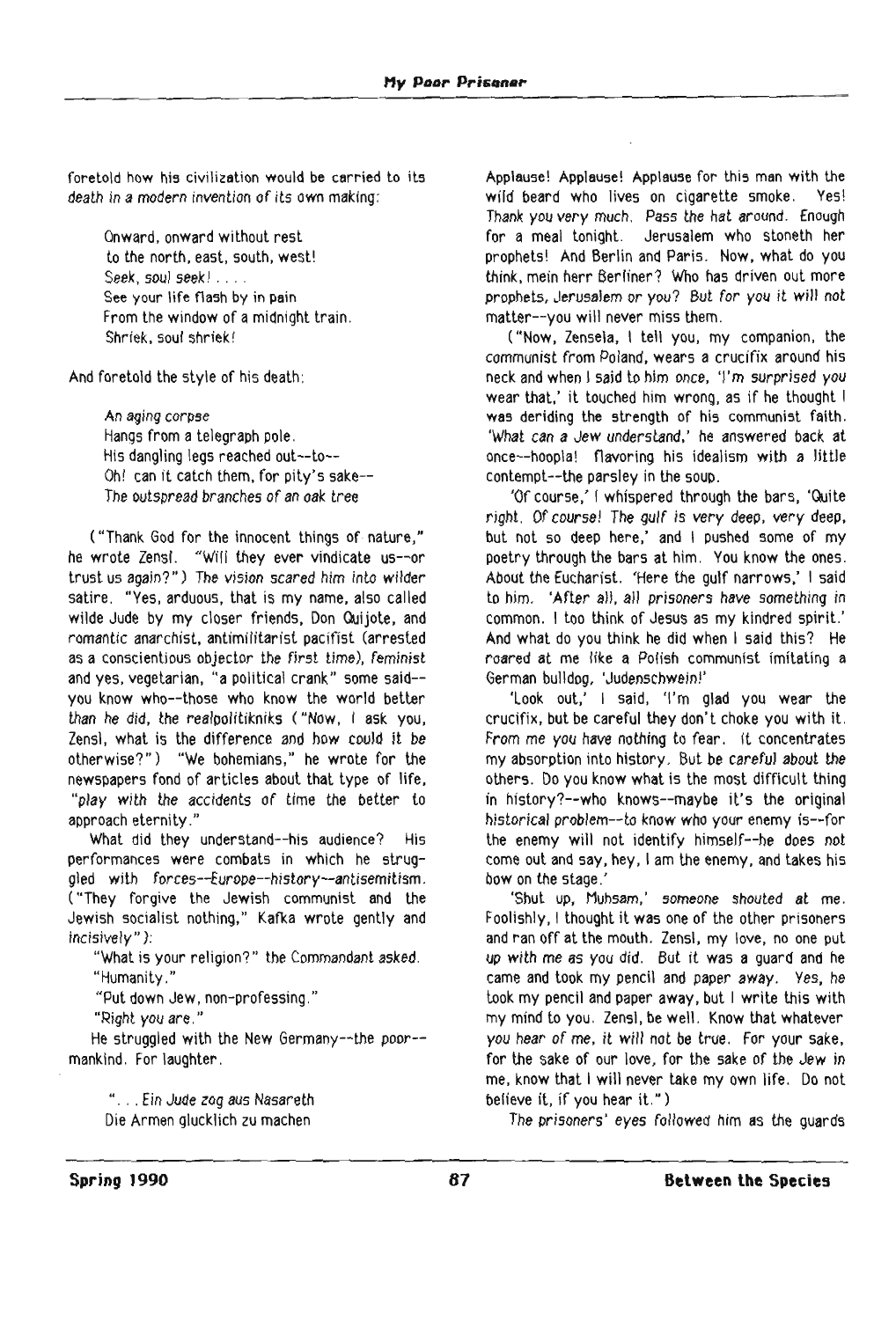took him from his cell. Their bodies jerked with the manic restlessness that pervades prisoners with no place to go. They whispered to him in voices of deadly irony meant for sympathy: "This is what comes of holding out, Muhsam."

"Don't worry for me," he laughed, "I'm used to prisons." He made a face at them, exaggerating the effects of his missing parts, ears, teeth, rotten gums, broken nose. "I'm no novice. Niederschonenfeld, 1924. Sonnenburg, Brandenburg, Oranienburg. Don't worry for me." His eyes were white in a face of crazy colors, swollen blue lips, swollen purple nose, red scars where his ears had been torn off, red hair and beard dirty with lice, rotted grey gums, fingers blackened, twisted and broken.

("Don't worry for me," he wrote his wife, "you know I've been in prison before. I'm no novice. I shall always get word to you. Thank God for bribery. What would we prisoners do without this corruption? Or history do without prisoners who escape to tell the world? Thank God for errors and mistakes. This is what we wretches will have to cling to in the future. Blessed be the loopholes. Erich Muhsam, leader of the loophole. 'Look at him,' the Commandant said. when they first arrested me. 'Look at him. This is your famous leader of the Munich Ratrepublick, this scarecrow, this judenschwein, this target in a shooting gallery, this rooster with the red beard.'

'Yes: I said to them when they put me against the wall to shoot me, I tore off my eyeguards and said. 'Shoot, I want to see the dogs who shoot me, Muhsam, whose name means arduous in German.'

That is what they do, Zensl. They tell me they will execute me on such and such a day, and they march me out and then they march me in. They think they will frighten me to death with make-believe. They think I will die of pretenses." )

He paused at Vilhelm's cell, his eyes blistered red. "My poor animal," he said, "do you know what they are doing to her?"

Vilhelm did not answer him. Only iron survives. Only the spirit. Only the spirit that is iron.

"Be strong," Wyzanski whispered. "Give them nothing. Nothing!"

The guards tightened their truncheons under Muhsam's armpits and pulled him away. The Commandant waited in the library for him, a sign of the respect he bore the poet--he had taken the trouble to look at his poetry--which he disliked. Still he knew that Muhsam was a journalist, a writer, one of the haute Juden intelligentsia, and a Berliner, a man who was held in esteem by many, though mostly of his own kind, bohemian rabble, people who think it clever to walk barefoot, to imitate poverty, humility. Such people irritated his fastidious habits- -a trait that was a much a part of his thinking as his dressing and which passed into his historical perspective. How could they convince a man with two dozen different dress unniforms and three personal tailors, whom he valued more than his chef! Nudity destroys history.

Two of his tailors were Jewish--of course--for Jewish tailors were the best of the kind--there was a special competence about them. He felt this in how their tape measures drooped around their necks, handled briskly, the ends worn with years of use, the pins held precariously between their lips defying their patterns of speech, a regular barrage of humming and comments in spite of the pins which moved up and down in their moving mouths. kept there as skillfully as a laborer keeps his feet on a catwalk, and the chalkmarker behind their ears as professional looking as an accountant's pencil. His other tailor--a Lutheran--stuck him once and exclaimed with pain on his behalf. Not Rosenbloom and Rosenberg. They moved accurately. A special knowingness in their manner. A special knowingness of things, an historic competence about goods. Which did make you wonder--as the Fuehrer said--one of his milder speculations as far as the Commandant was concerned, for he disliked his speeches--found them hysterical declarations proclaiming the Third Reich as "inheriting" the future. This was a false note in the logic of things; it irritated him.

"Really," he said to a fellow officer, raising an eyebrow with critical distaste. "he has no sense of history."

"Don't you believe him?" the fellow officer asked surprised, very surprised, even querulous, for to disbelieve that was to disbelieve the whole enterprise.

"'t's a good slogan," the Commandant said. They came down the steps of a Ministry. He looked up at the sun, as he always did when he emerged from a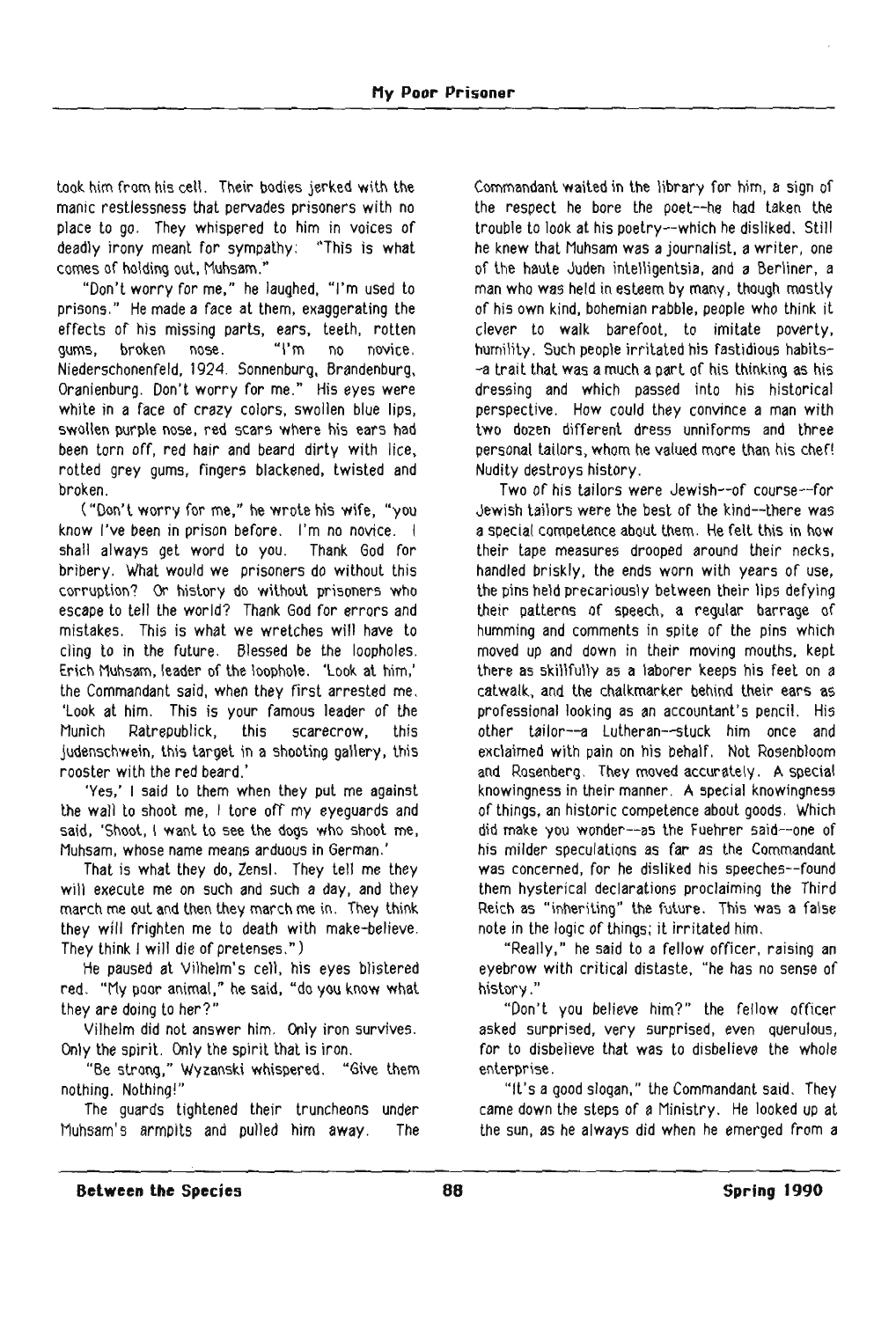building, testing the lint on his glasses, "but after all, a contradiction. One never inherits the future. One can only inherit the past. You can prepare for the future--perhaps--and even then, who can say? But you can't inherit it. let us go forward, yes--by inheriting the past. Ah. ha'" He was pleased with himself.

They stopped midway down the steps. appropriately against a noble sweep of concrete stairway. "Come," his companion said, relaxing, "do you think the Fuehrer should have said, 'let us inherit the past?'"

The Commandant was taken aback by a confusion of thought. He wrinkled his brow. Then they burst out laughing together and continued down the steps. "lucky they don't ask me to make speeches," he said cavalierly.

"Deprive them of needle and thread," he thought, eyeing himself in the three-way mirror, "and they'll come undone." (He meant the Jews, for his respect and contempt for them were mixed in equal proportions,) He took first one posture, then another to see how the suit wrinkled and behaved as he moved this way and that. He had learned that the worst way to test the fit of a suit was to stand like a mannikin in front of a mirror. Therefore, he bent, he stretched, he strode, he moved about and the three tailors moved about with him, pins in mouth, tape measures around their necks. He eyed himself, they eyed him, studying his form in all its postures, actually a format rather than a form, strained to convey lineage. There never was such an extraordinary case of learned lineage. It was as if the maxims of a mother--walk with your head erect- -keep your chest high--do not let your shoulders droop--work as well for impressing heads of state as for a finishing school. People succumb to the proper mode oftener than to the Sermon on the Mount.

It surprised the Commandant to discover how universally this was so. The son of an insurance agent, he had no reason to know it and discovered it accidentally. He simply noticed it was so while sitting in a train one afternoon, waiting for it to start. He was gazing absentmindedly through the window of his private carriage, his head on his gloved hand, his military hat cocked over his eye, looking fortuitously moody, like a Renaissance prince

by Michelangelo. Quite an accident, but still the look stuck. Every woman who went by gazed back at him. Several even gazed back as if their heads turned against their wills, as if their eyes were being moved by a magnetic field between themselves and him. He must be impressive! $\tilde{ }$  He could not escape the conclusion. So many people looked at him. A press photographer went by on the prowl, walked up and down the platform, waiting for a war or a suicide, and finally came into his carriage. The Commandant's career actually began here.

"May I?" the reporter said and took his picture. "I represent the ---. Tell me, Commandant, in a few words--I know the train is about to start--what do you think of the situation in Poland? Do you think there'll be a war? Can you comment on the economy? What's the meaning of the military maneuvers on the border? Is there anything important happening in France? Do you wish to make a statement about your recent promotion? Is it true that you had an organ placed in Oranienburg and will have Bach concerts there?"

The Commandant ruminated, among the many questions which one to address himself to. "Yes," he said. "I am a lover of Bach. His music is good for my nerves--so many irritating things these days."

"Does that mean that you are dismissing Wagner?" the reporter asked, quick to sense a possible dissension.

"Dismissing Wagner?" the Commandant said with a soft irony and an equally soft twinkle in his eye, to dispel the ludicrous interpretation that his personal personal tastes--could have anything to do with history--a sign of humility, or geniality. "How can one dismiss Wagner?"

The effect was the opposite of humility: it was grandiose. Several mysteries knocked about in the reporter's head in the form of further questions, but the train began to move. "Thank you very much, mein herr Commandant," he said. "May I take another picture?"

The Commandant fidgeted. Photographs were always such a gamble, particularly newspaper pictures, as if the subject were taken "on the run," "mouth open," caught in a stammer. But his picture (he had reason to be forever grateful to the reporter) caught him like a portrait, elbow on the windowsill, head leaning on his gloved hand,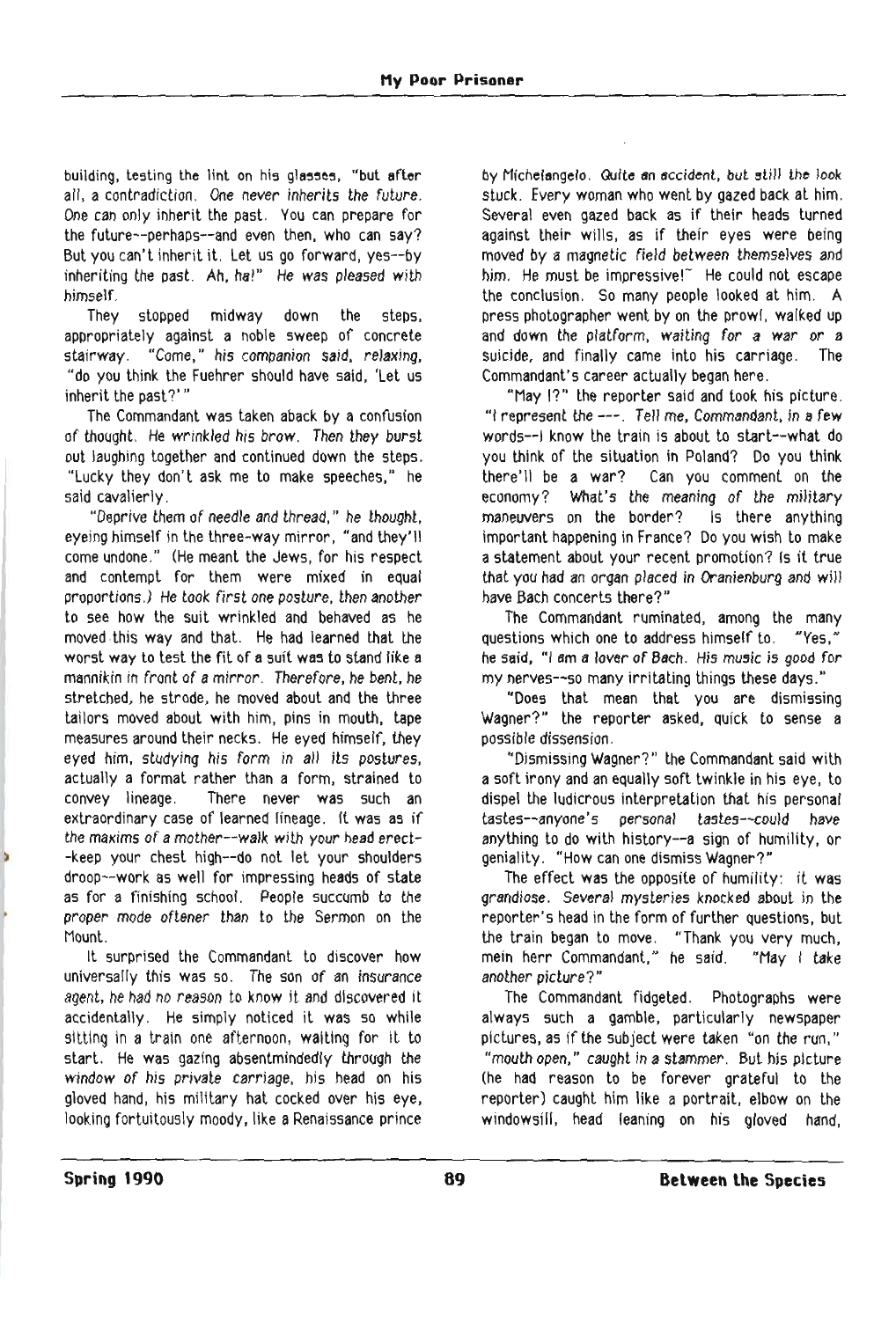thoughtful and authoritative, the angle of his hat, l'angle juste, as if he had posed for an oil to be hung alongside the oils he now had in his private gallery, robed men who never looked hasty but historical, composed within and without.

This was the Commandant's greatest asset: composure, recognized as such by those around him, so employable to history, so useful to convey legitimacy. In the archives he can still be seen to this effect, a little to the left of the Fuehrer, a foot or two behind him with an air of readiness (like a servant to the gods?) and that air of lineage so employable to the historical moment lending to the group in the picture the claim it made, the indispensable claim, that it had come to inherit the past.

These are the only assets that matter, that can take you anywhere, at any time. in any age--as a knight or a courtier, a duke or a cardinal. one who stands in the background as a consort to rulers. Composure and calm. But they will get you nowhere as a merchant, a trader. a bricklayer or bookseller, a mechanic, an artist or a writer.

But though satisfied with himself, as he had reason to be, it was so easy to dissatisfy him. He was so perfect and so worried. A fiaw--a crease--a wrinkle--and his lips tightened critically.

"What is this?" he asked, bending down to examine his cuff. "What do you sew here?" he asked Rosenbloom.

A crease of warning crossed the tailor's forehead. "Your uniform," he said carefully, "mein herr Commandant."

"And if I call you a liar?" he said, as he looked into the mirror at his offending refiection. "These Jews!" he thought. "Yes, a liar!" he said out loud, "for you know very well you are sewing something else."

Rosenbloom paused with the needle in one hand and fingered the thread in his other, like Ariadne. "To be sure, mein Commandant." he said, pulling the offending cuff into place, "I sew history. There, I have straightened it out."

"That's better, yes. It looked foolish before, the way you had it, like a dog's ear flapping loosely," he said irritably, peevishly (a quality only his tailors knew), still critically eyeing himself. his trouser. as if the cuff might change back again to a demeaning flipflop. "Yes, it seems to have straightened itself out. Well, you are a genius. after all. What shall I do without you?"

Rosenbloom bowed, acknowledging the compliment. "You are too kind. The world is full of tailors. The Chinese have some remarkable ones."

"But not like you Jews."

The Lutheran pinched his eye with envy. "If you like the compliment, you may take it," Rosenbloom whispered to him, bowing out of the room. But there was nothing he could say to console the Lutheran for the slight. Struggle as he might and have faith as he said he did, it was not enough. It did not compensate for the compliment. The Jew always seemed to be ahead.

The Commandant waved them all away and went out to meet Muhsam in his library, a room surprisingly filled with Jewish books--stocked like a pond with carp: Bibles and Talmuds, Commentaries and Responsa. Tractates, Treatises, Medieval philosophers and poets. Mishnas. Gemarras and Kabbalahs. A staff of twenty worked daily, reading them and reported to him Whatever of interest took their minds, and from their reports he made reports to the Fuehrer. His library had other material in it too, of course, journals and periodicals of the last fifty or seventy-five years and a valuable collection of pornography. His own preferred reading was newspapers--which he read voraciously (and for relaxation. fashion magazines, a habit he had inherited from his mother).

He chose this room for his interview with Muhsam, for its effect: he wanted him to know he respected his literary talents. even his Jewishness (though not, of course. his anarchism, socialism, bohemianism, individualism. antimilitarism, liberalism, feminism. modernism), and chose a copy of Judah Halevi to hold in his hand, a symbol of his respect, his regrets.

("Zensl, my love! Remember only this. They could not make me take my life. If you hear that I am dead, they killed me. Their sole aim is to make me do their dirty work. There is a distinction they keep in mind. and so do I.")

"A co-religionist of yours," the Commandant said, laying the book conspicuously on his desk.

"A fellow poet."

The Commandant paused with his hand still over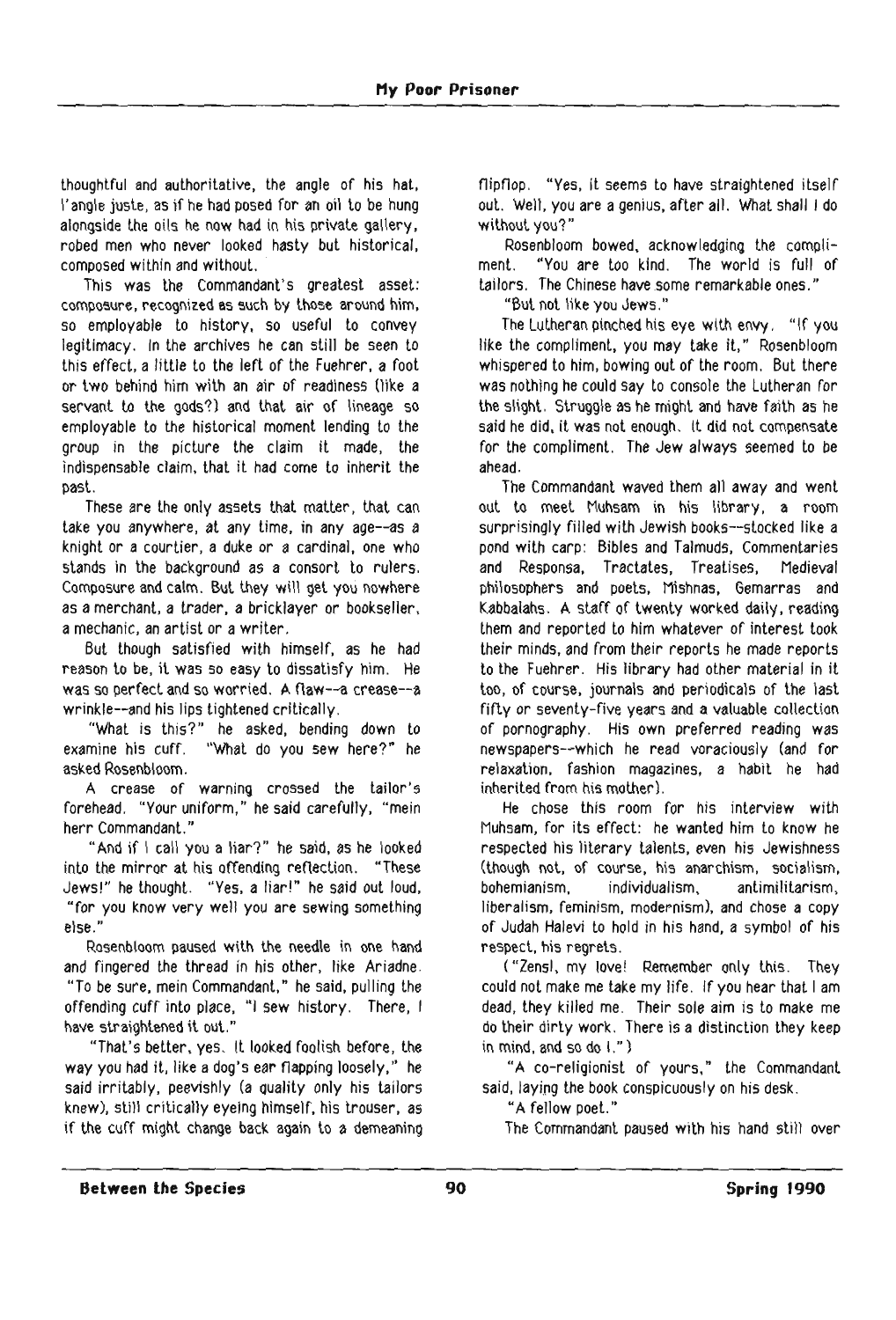the book, caught in mid flight, not sure if Muhsam<br>intended an impertinence. "Is he not a cointended an impertinence. religionist? "

"I only mean to say we have many things in common."

Ah! an evasion: "Yes, but you are forever denying the main point. The Fuehrer has nothing against the Judaic religion."

 $(Ha, ha, ha!)$  "Neither do I. My grandfather..."

"Yes, your grandfather! Exactly." To Muhsam's surprise there was pique in the Commandant's voice. "That is why the Jewish people have decayed."

"Well, as for that, surely not without company." ("Wily Jew," the Commandant thought, the thought dancing in his eyes, lightening with irritability.) "All history is decline--a regular mythology of decline." (Muhsam could not resist the look in the Commandant's eye: it compelled him to put his head on the block.) "I tell you what--I would have preferred. I mean me, personally, as a Jew (he paused so slightly, smiled so slightly). "if you will permit me to say so, I would have preferred myself to have been a soldier in Caesar's army than a soldier at any other time."

The Commandant felt he was being baited--and by a man who had his head on the block. It did not soothe his nerves at all: the effect was against the logic of things. "Perhaps you think Germans are not as good as Romans?" The patriotic note was sounded to suit a purpose, for the Commandant only wanted Muhsam to curtsey.

("I would like once," he once wrote to Zensl. "to construct a sentence utterly at my command, from which nothing can be extracted but what I allow. To control a single sentence, to send it out into the world and nail it against its forehead.") "In many things better," he said.

"Wily Jew," the Commandant thought again, but not entirely with denigration. more with impatience and irritability, for the thought was a component of the respect he felt for him. the reason. after all, why he chose his company for conversation (along with the Cardinal's) and not someone like Vilhelm- the gypsy was never considered.

Loquaciousness was Muhsam's rotten luck, an obsession with telling the world what was wrong with it. The Commandant walked about his room- the Jewish section of it--twenty shelves or more of books. from floor to ceiling, esoteric titles that had ceased to mean anything to most--The Sayings of the Fathers, The Attributes of God. The Twelve Expressions of Mercy, and so on. "Really," he said, incredulous at the carelessness of things in his own library. and ran his finger along a rim of dirt. He held it up to Muhsam and said again, "Really!" and dismissed him.

They took him back briefly to his cell and told him to get ready. They did not tell him what for, or how he should prepare himself. He knew what for. Everyone on the floor knew, and their spirits stiffened with resistance. The gypsy inhaled a piercing breath which whistled in his ribs. He looked about with an air of searching, a random movement signifying a state of mind without an object, then he moved away towards the wall of his cell as if he had found what he was looking for--the sense. at least if only that, of moving away: an ineffectual act, for the animal's screams penetrated the walls and the prisoners were seized with a restlessness that drove them berserk, an amorphousness of physical energy as if the biological foundation of life were cut loose from social meaning and usefulness, and became a motion venomously random and nervous. They banged on their bar cells with their tin cups and shouted to drown out the noise.

Wyzanski's anticlericalism bit him like a shark. He turned on the Cardinal. "You! A man of God! Why don't you do something? Why doesn't the Pope do something? Why don't you speak out?"

("I will shout with you." the Cardinal thought), but he merely said. "Sshhh," more or less to comfort.

"What can the Pope do?" Muhsam said. "It would embarrass him to speak out. That is why he keeps quiet."

As if he had skins to shed. Wyzanski came to the defense of the clergy. "You are anti-Christian," he said.

"It is true," the Cardinal said.

"Yes, it would embarrass Europe," Muhsam said, laboring with the difficulty of pulling on his shoes without fingers. "Do you think the Commandant will listen to him, or the Fuehrer? The Pope's silence will be his strength in the future. Many books will be written about it. Better books than embarrassment." He struggled with the second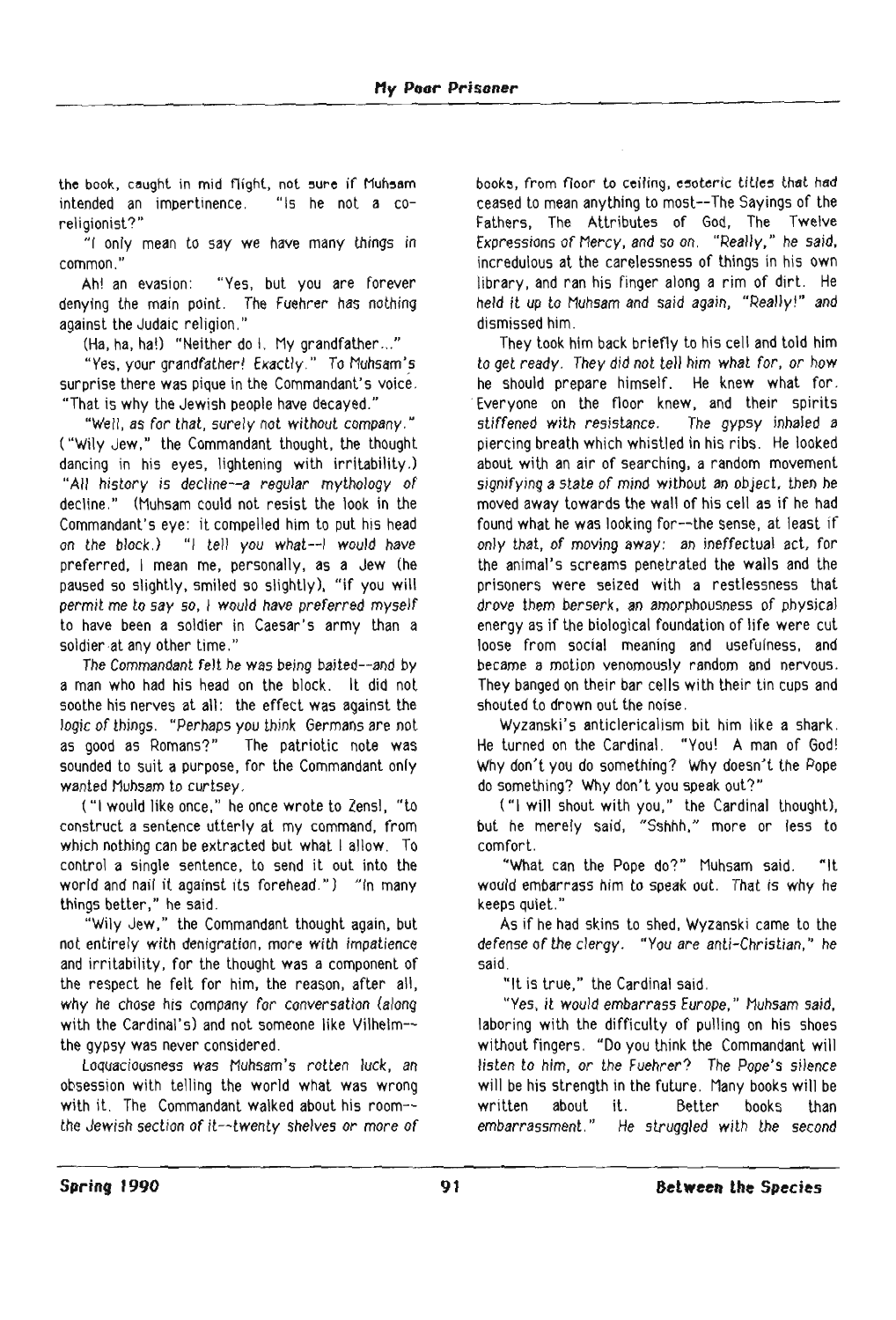shoe. "I do not speak of the present pope. My argument is not ad hominim. I speak of the class of popes, the genre of popes, although formerly they used to speak out, but now they keep quiet."

"Ha! I always knew it:" Wyzanski said, "at bottom, you are against us."

"He is right," the Cardinal said, "He"-and he changed the pronoun out of loyalty, as much to his office as to the historical moment. "Perhaps we no longer have the language."

"Ves," Muhsam said, and pushed his feet the rest of the way into their shoes, "you have no new thing to say to me." He looked down at his feet. the exhaustive job of getting them into shoes without fingers. "I am tired of your hatred. What does it signify, here, after all?" He shuffled out of his cell and the guards brought him to the room where the chimpanzee was kept. They strapped him to a chair around the waist and bound his hands and feet. "Even if you shut your eyes, one said to him. "you will hear her scream."

("Zensela--I have not slept since--maybe I do sleep because I seem to dream--but then I seem not to sleep, only to hear her cries--I have not slept a whole night.") Those were among his last words to her. ("There is too much darkness when I lie down. I cannot sleep. Zensela, my girl, try to be brave--it is a fact that tonight I find the darkness to be too much. I do not wish to crawl out of the cave--there is too much political retrogression everywhere--and no end in sight." )

"It will not do you any good to shut your mind away, the guard said. "You know that she is suffering. You can hear her."

( "Yes, I wish to suffer with her. Can you believe this?") His chin dropped on his chest. Tears fell from his eyes. which he would have preferred to be invisible from the notice of the others, but they jerked his head up. Dimly, he heard his fellow prisoners banging on their cell bars, Wyzanski, Vilhelm, the Cardinal. They did their best to drown out the noise, but he heard her screams anyway.

She was skinned alive. Her suffering nerves and the cortical knot of her spine were exposed and she entered the history of the human race slowly. this creature of trees and vines and forest life, whose ancestors had been born in a lime when there was no more mercy than at another time, but there was

more justice, when logos meant law and law meant the boundary between permissible action and action which cut man off from the sight of God, for from Noah to Jesus man was sinful but redeemable, but from Jesus to now he has become abhorrent.

She who stopped short of being human in the evolutionary scale. never walked the halls of a museum, never listened to a lecture in science about her nature. never wrote exegesis on the Bible, never worried what divinity meant. or if the Gospel and the white man had improved upon the lesser breeds, whom the encyclopedia describes as "educable" and "capable of insight," whose instincts had been created to trust, fell out of the hand of God into the hand of man and became a mass of mutilated flesh in a corner, a tuft of fur left on her back erect with terror--the last sign of her life. The eyes she fixed upon the world were put out with a burning rod, and then she belonged forever to the night of human things.

They took Muhsam back to his cell. His feet shuffled in their untied shoes. ("Zensela, let me say it once, let me betray my instinct for life this once- let me falter once--I will pick myself up again and go on.") He stopped at Vilhelm's cell and peered through the bars at him. Vilhelm's head drooped into his shoulders. He did not look up. Muhsam's eyes drifted to his back wall. "Saves what?" he asked. Vilhelm's head sank lower. "The world." he whispered. And then. if daunled, conceded it only by adding in a low voice, "They shall reap the whirlwind."

He could not hold his tears back. They fell, almost wantonly. as if liberated from a stone that had burst open. "The Jesus I know would have settled for less," he whispered back. His tears broke his resislance. Faster than his guards thought he could still move on his legs--irony and grief gave him such wings--he dropped to his knees and wept, "The hangman's bread is passed to us in this cellar. bless this blood that from the body flows from my

poor animal in terror. Can you pray for her soul? Can you pray for her soul? Can you pray for her soul?" He banged his forehead on the floor.

We, in the outside world. when we heard of this event--the torture of an animal--wondered why there was no argument Muhsam--the others--the Cardinal--could have made to prevent it. Had they